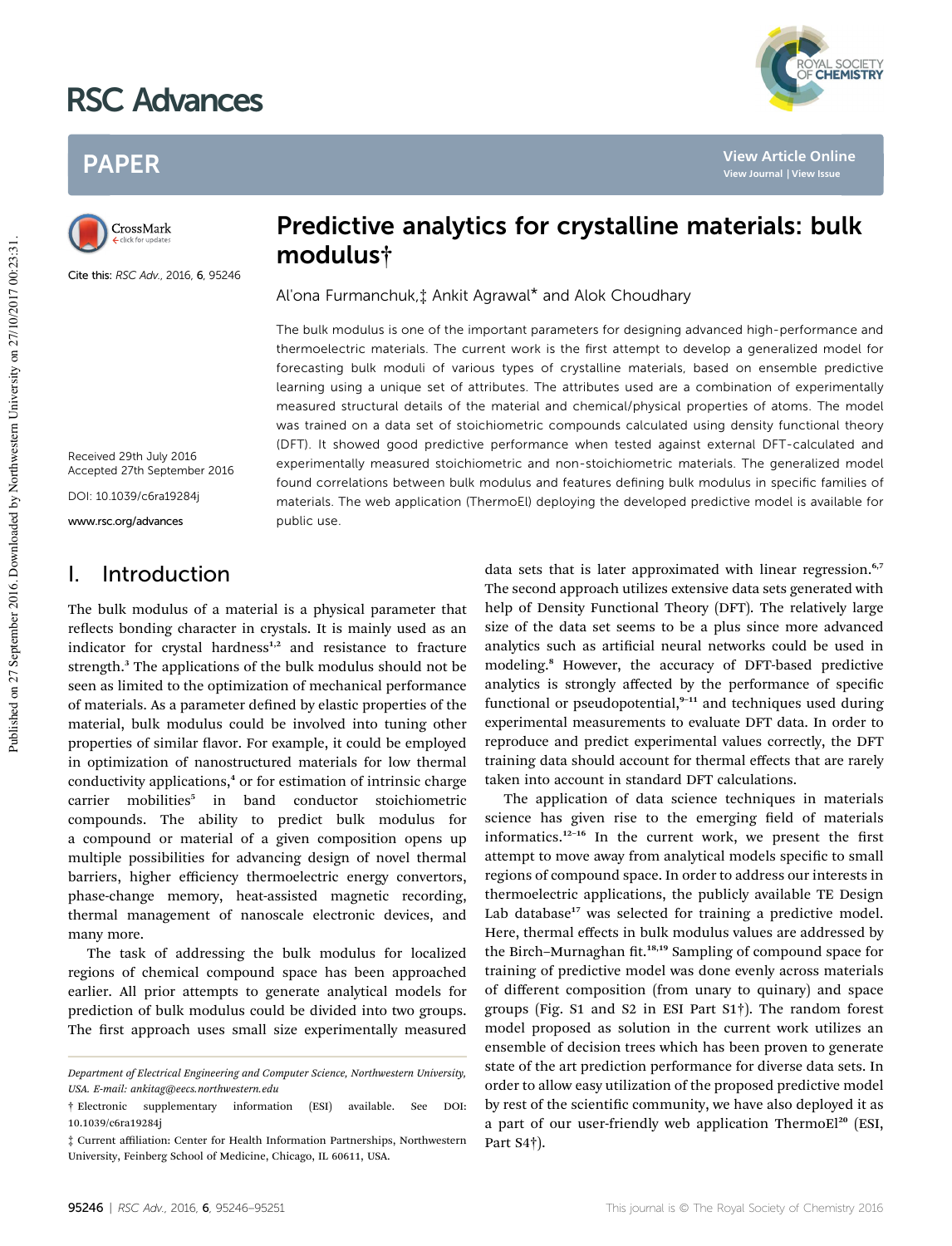## II. Methods

In current work we used TE Design Lab database after it was cleaned from duplicates and outliers. Density functional theory was used for calculation of bulk moduli. Those calculations are not part of this work and could be found elsewhere.<sup>21</sup> TE Design Lab database contains diverse types of experimentally studied structures such as halides (Cl, Br, I), oxides, chalcogenides (S, Se, Te), pnictides (N, P, As, Sb, Bi), and so on. The preprocessed data was separated into five groups based on its elemental composition (Table S2 in ESI Part S1†). Approximately 20% of compounds were randomly withheld from each group for further estimation of model performance. The rest of compounds were used for building 10-fold cross validated regression models. Regression was performed with random forest algorithm as implemented in the Scikit-Learn library in Python 2.7 language. Hyper parameters were optimized using grid search as implemented in Scikit-Learn.<sup>22</sup>

The optimization of the predictive performance was based on stepwise reduction of the top N ranked attributes (Table S3 in ESI Part S1†). A series of 10-fold cross-validated models were evaluated based on the set of statistical metrics: the correlation coefficient (R), coefficient of determination  $(R^2)$ , mean absolute error (MAE), root mean squared error (RMSE), relative absolute error (RAE), and relative squared error (RSE). The model utilizing  $N = 50$  attributes was found to have the best predictive performance. This model was used further in "Results and discussion" section.

All attributes used could be classified into three types. A thorough description of the full set of attributes was given in our introductory publication on ThermoEl tool kit.<sup>23</sup> Elemental properties we considered fall into three categories: (i) location of the element in the periodic table, (ii) fundamental properties of the elements, (iii) experimentally measured properties of pure elements in their crystalline states. Properties within category (i) include atomic number, period, and group, and whether or not the element can be classified as an alkali, alkaline earth, transition metal, post transition metal, metalloid, lanthanide, actinide, non-metal, halogen, or noble gas. Properties within category (ii) include atomic weight, molar volume, Pauling's electronegativity, covalent radius, atomic radius,<sup>24</sup> ionic radius,<sup>24-26</sup> pseudo-potential radii sum of Zunger,<sup>27</sup> amount of valence electrons by Villars,<sup>28</sup> total number of valence electrons as well as specified by their s-, p-, d-, and fcharacter, and overall number of unfilled valence orbitals as well as those of s-, p-, d-, and f-character. Finally, properties within category<sup>29-32</sup> (iii) include crystal radius, melting point, boiling point, density, heat of vaporization, thermal conductivity, electron affinity, ionization energy, and ground-state crystal structure of the element.

For each material we find if at least one element in the chemical formula belongs to certain categories in the periodic table (and subsequently set the corresponding attribute from group (i) to 1). We also calculate minimum, maximum, sum, mean, and mean absolute deviation from the mean value of elemental-based attributes (from groups (ii) and (iii)). The same

set, marked with \* symbol (see Table S4, Part S2 in ESI† section for details), was also calculated for the coefficient-weighted atomistic-based attributes. The coefficients used for coefficient-weighted attributes were generated from the chemical formula of the unit cell (data extracted from ICSD database). In other words, chemical formula of the unit cell is equal to \_cell\_formula\_units\_Z multiplied by the number of the formula units as specified by chemical formula structural, chemical\_formula\_moiety or \_chemical\_formula\_sum. In order to account for disorder in experimental samples, the structural information was extracted from ICSD database (not DFT calculations). Extraction was possible since corresponding ICSD codes are available in the TE Design Lab database.

Due to the presence of typos in selected cif-files we had to recalculate derived attributes such as crystallographic cell volume and crystal density difference from original crystallographic parameters. We also introduced a new characteristic of the crystallographic cell, which we call crystal electronic density, and is not available in ICSD database.<sup>33</sup> It provides information on overall electron density in the unit cell, and is calculated as following:

Crystal electronic density  $=$ 

$$
\frac{\sum_{i=1}^{N} \text{number of electrons}_i \times \text{atomic coefficient}_i}{\text{crystallographic cell volume}} \tag{1}
$$

where  $N$  is total number of atom types in the chemical formula of the unit cell, number of electrons<sub>i</sub> is the atomic number of atom *i*; atomic coefficient<sub>i</sub> is coefficient of atom *i* in the chemical formula; crystallographic cell volume is volume of crystallographic cell.

## III. Results and discussion

#### a. Generalized model and its performance

Our approach in this work is to use machine learning for building a generalized predictive model for bulk modulus. In pursuing this goal, we started with (Fig. 1) data selection. Aside from many earlier attempts, we did not fit the selected parameters of a linear regression model to the reference data. We allowed ensemble learning to figure out the relationship between feature-space of the training data and bulk modulus values. An initial set of 364 attributes (see Methodology) was



Fig. 1 Workflow of current study. See Table S2 (ESI Part S1†) for details on splitting into withheld and work sets.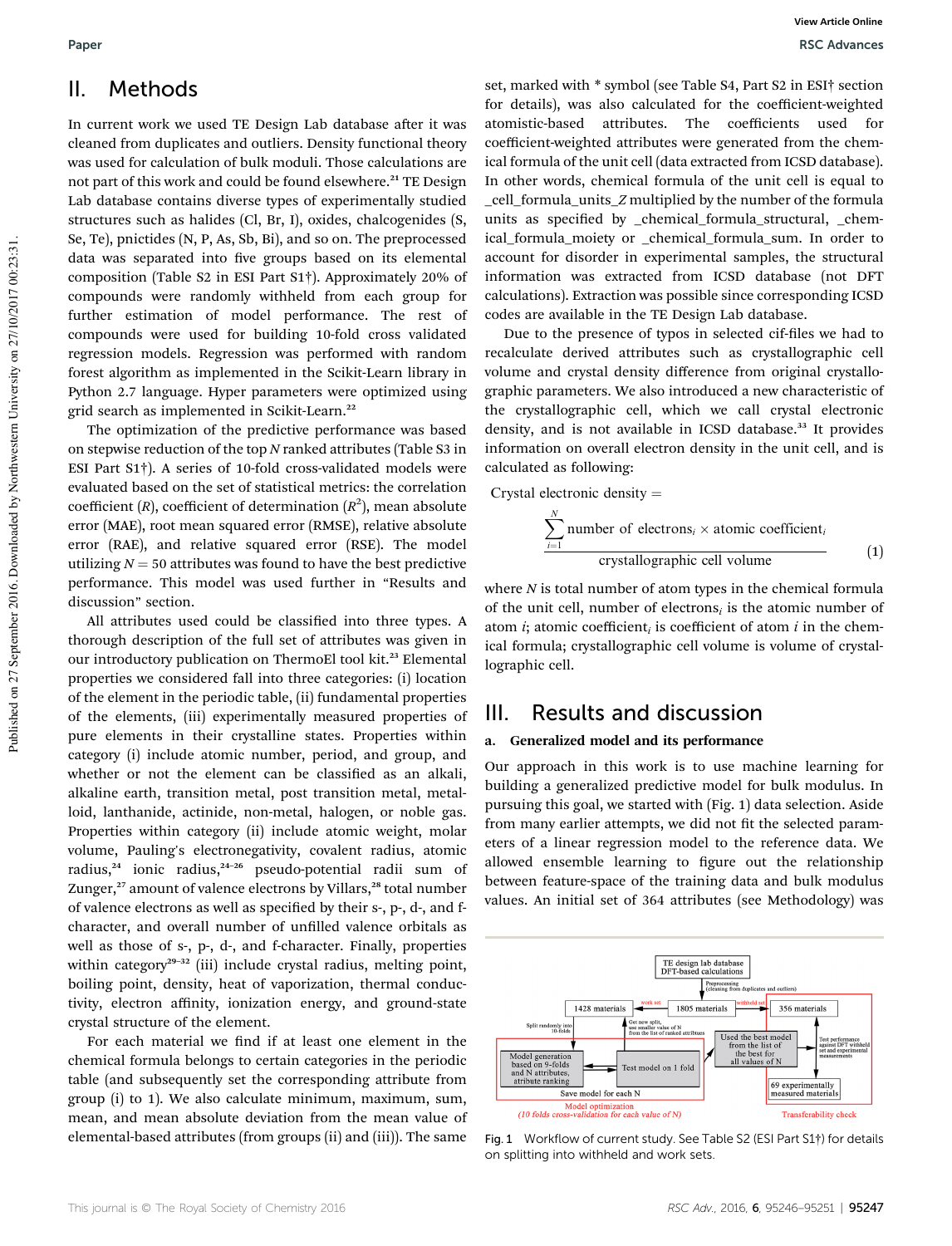gradually reduced to 10 by shortening the list at each step of model optimization. The unique set of attributes ranked at previous step was used to generate random forest model at the next step. The accuracy of each model was estimated with 10 fold cross-validation procedure. Based on the combination of different statistical parameters (Table S3 in ESI Part S2†), the model based on 50 attributes was selected as the best generalized model.

From the mean absolute error ( $MAE = 13.58$  GPa) of the generalized model and visualization of predicted values (Fig. 2) one could see overall good performance of the model. It has uniform predictive power for all groups of compounds as well. For example, mean absolute error for unary, binary, ternary, quaternary, and quinary groups is equal to 8.51 GPa, 16.61 GPa, 12.53 GPa, 9.82 GPa, 9.8 GPa, respectively. We also report that MAE < 50 GPa is observed for 100%, 92.34%, 95.78%, 98.59%, and 100% of aforementioned group types. The general feature of outliers ( $MAE \geq 50$  GPa) is dominance of oxygen containing species regardless of group type.

Now we would like to address two concerns typical for machine learning models. Those are accuracy of the model within the same compound space, and transferability to compounds from materials space not sampled by the training set. In order to address accuracy of the model within the same compound space as in training set, the subset of data was collected from each group of compound in the TE design database before we start working on the model (Fig. 1 and ESI Part S1†). In addition to cross validation, our generalized model was also tested against the withheld set of 356 compounds (Fig. 3) and showed good quality predictions ( $R = 0.93$ ;  $R^2 =$ 0.86; MAE = 11.80; RMSE = 18.75; RAE = 30.45%; RSE = 14.20%). The only seven outliers (MAE > 50 GPa) are members of binary and ternary groups and possess different space groups. Six out of seven have oxygen element in their composition.

On the transferability point, it is worth noting that the predictive capabilities are limited to bulk modulus values up to 250 GPa (Table S1, ESI Part S1†). Therefore, bulk modulus for materials such as diamond and  $SiO<sub>2</sub>$  will be underestimated. If the entire materials space is represented by clusters of unary, binary, ternary, quaternary, and quinary compounds, then our model is expected to produce less accurate predictions for unary and quinary compounds, since those are the least sampled



fold cross-validation.



Fig. 3 Machine predicted vs. DFT calculated bulk moduli for withheld set of 356 materials.

groups in the training data set. However, from the distribution of bulk modulus values within different types of compounds (Fig. S3 in ESI Part S1†), one can see that such envisioning of materials space is incorrect. Therefore, the only way for us to discuss transferability is to test our model against the experimental data whenever available. It is especially an interesting exercise, since bulk modulus ground truth values in TE design lab database (and therefore in our model) are based on theoretical estimations coming from DFT-based calculations.

The main problem we faced here is to find studies reporting both experimentally measured bulk modulus value of the material, and information on its crystallographic structure (space group and crystallographic cell dimensions). On top of it, most experimentally reported values of bulk modulus are measured for non-stoichiometric doped materials or polycrystalline materials. For the cases when the space group is determined or suggested, we supplemented structural information from appropriate entries in the inorganic crystal structure database (ICSD). For the polycrystalline samples with unknown structural information, we made predictions for all available ICSD entries of the same chemical formula. If exact compound was not listed in the ICSD, we used the next similar composition compound. All details on this comparison are available in Table S5 (ESI Part S3†).

For this test, we avoided any compound used for model training. In addition, experimental set used here has few elements (F, Dy, Yb, Sm, Nd, Lu, Ho, Gd, Eu, Er) absent in the training set. Visualization of predicted values (Fig. 4) revealed good performance (deviation from experiment <50 GPa) for 85% of experimentally studied materials with exception of lanthanide oxides. It might be partially explained by the fact that among all lanthanoid elements, only lanthanum was present in training set. At the same time, we see very good predictions for calcium fluoride and strontium fluoride despite the absence of alkaline halides in the training set. It seems that model trained on transitional metals forecasts well for alkaline halides, and for fluorides in particular.

Intermediate scale deviation from ground truth (red line in Fig. 4) is detected for polycrystalline thin slabs and multi-phase materials (Al1Ru1 and C1B2Ni2Y1). A possible reason for this could be that we assessed attributes with single space group Fig. 2 Performance of the best generalized model according to 10 structures due to lack of representatives in the ICSD. The last on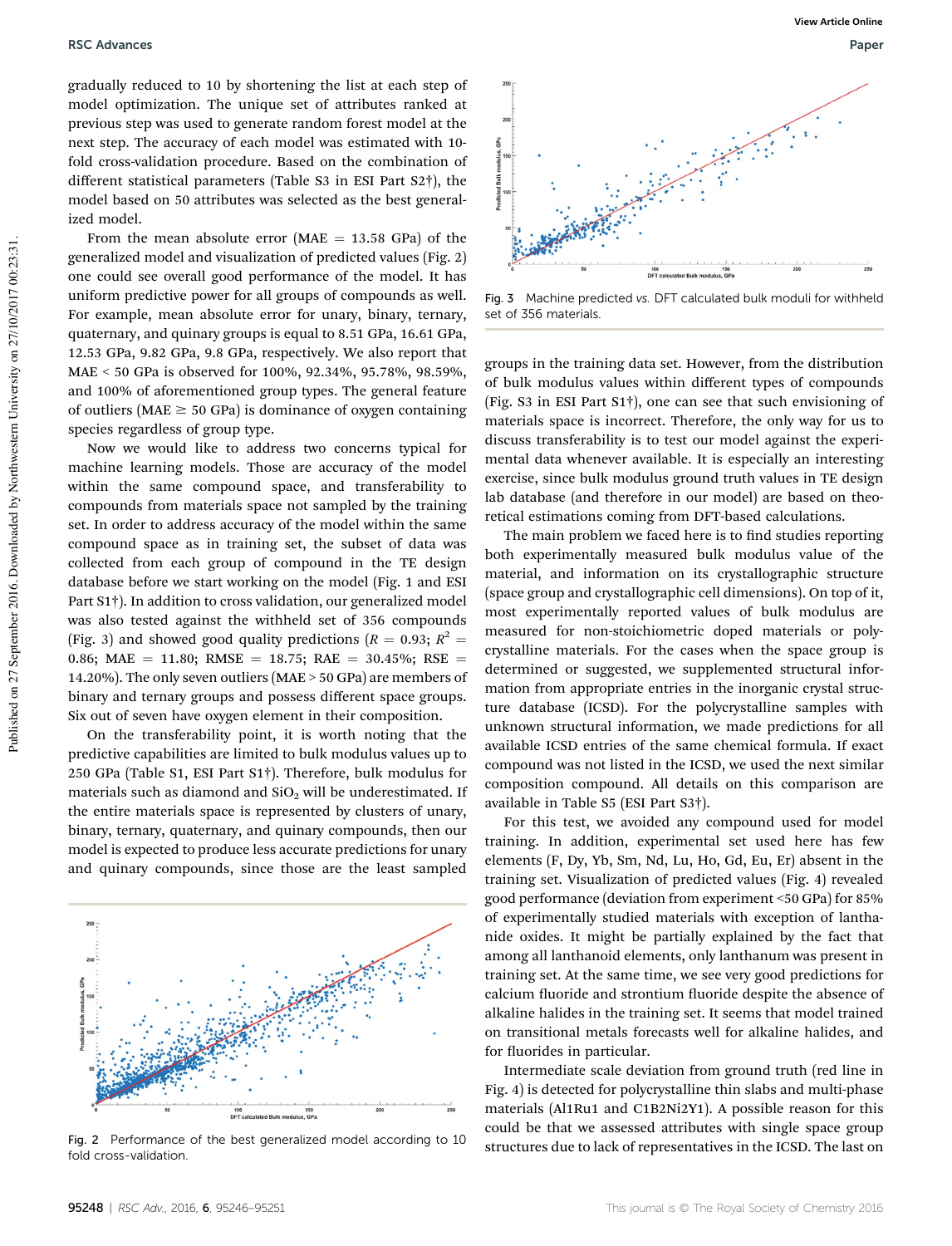Feature importance, %



Fig. 4 Experimental vs. predicted values of bulk modulus. Here predicted bulk modulus value for each compound was obtained through averaging over all values predicted on the set of structures of the same formula. Experimentally measured bulk modulus is either averaged (whenever available) or the most recent value is taken if huge deviation among measurements is reported. We exclude cases where exact formula of the compound could not be found in the ICSD.

the list of outliers is  $ZrB_2$ . The bulk modulus for this compound is underestimated despite the presence of binary compounds of zirconium with other non-metal elements (S, C, O) in training set. Finally, we would like to highlight the striking advantage of our model over any other published predictive model on bulk modulus. Despite training only on stoichiometric compounds, the current algorithm allows to predict non-stoichiometric materials as well. As proof of concept, we refer to the outstanding predictions of bulk modulus for  $Pb_{0.71}Sn_{0.29}Te$ ,  $Hg_{0.7}Mn_{0.3}Te$ , and  $Dy_{0.73}Fe_2Tb_{0.27}$  materials (difference with experimental values from 3 GPa to 36 GPa). This is especially encouraging since a vast majority of bulk modulus experimental measurements are done for non-stoichiometric compounds. Our model opens up a possibility to step ahead from idealized DFT-based compounds space into the actual world of experimental materials.

#### b. Key-features of bulk modulus according to generalized model

Next, we analysed most important features (Fig. 5) in the model. It would be interesting to see if our generalized model can find trends reported by prior works that studied specific families of materials. For example, it was reported<sup>34-36</sup> that bulk modulus has reverse correlation with molar cell volume or the cell volume for doped cobaltate perovskites, alkaline earth chalcogenides, ionic halides, and transition metal diborides. Some groups also reported<sup>35,37,38</sup> linear correlation between the bulk modulus and the bond length in binary semiconductors. Some features found to be correlated with bulk modulus in experimental or theoretical studies are excluded in the present study. For example, earlier discovered correlation between bulk modulus and Debye temperature,<sup>37,39</sup> the bulk modulusvolume-ionicity relationship,<sup>40,41</sup> between bulk modulus and plasma energy,<sup>42-44</sup> and so on. The reason for not using some known to be important features in the current machine learning study is their sporadic availability for majority of compounds.



Fig. 5 Top 10 important attributes in the generalized random forest model. The attribute labels are self-explanatory. Full description of labels could be found in (Fig. S4 and Table S4 ESI Part S2†).

It is interesting to note that our machine learning technique did not select (Fig. S4 and Table S4 in ESI Part S2†) the same descriptors to be as important as they were stated in earlier studies specific to selected groups of materials. For example, the cell volume, coded here as crystallographic cell volume, is found to be only ranked 18th in the list of important parameters as determined by the random forest regression model. Instead, we found that the most important is the parameter reflecting average difference between atomic molar volumes and their average value in the compound, molar volume\_mean abs deviation from mean. This parameter could be used as characterization of heterogeneity in the crystal, and an analogue of upper bound estimation of atomic packing in the cell.

The first-principles calculations done by Niu  $et$   $al.^1$  revealed the correlation between the brittle/high-strength properties of  $Al_{12}$ W-type compounds and the specific character of their chemical bonding. They showed importance of electron induced covalent strengthening mechanism, which alters chemical bonding upon the introduction of extra-valence electrons in the matrix of parent materials. In line with Niu's discovery, our model also stressed the importance of chemical bonding for prediction of bulk modulus. The top 2nd to 4th important attributes are minimum values of covalent, ionic, and atomic radii of chemical elements comprising the compound. A bit lower on the rank, the 7th attribute labeled as crystal radius\_mean abs deviation from mean characterizes distribution of crystal radii in a compound. We believe that the model could not limit itself to single radius type because compounds of various bonding types and crystal structures are presented in the training set.

An earlier theoretical study<sup>35</sup> performed on diamond and zinc-blende solids suggested that bulk modulus should scale as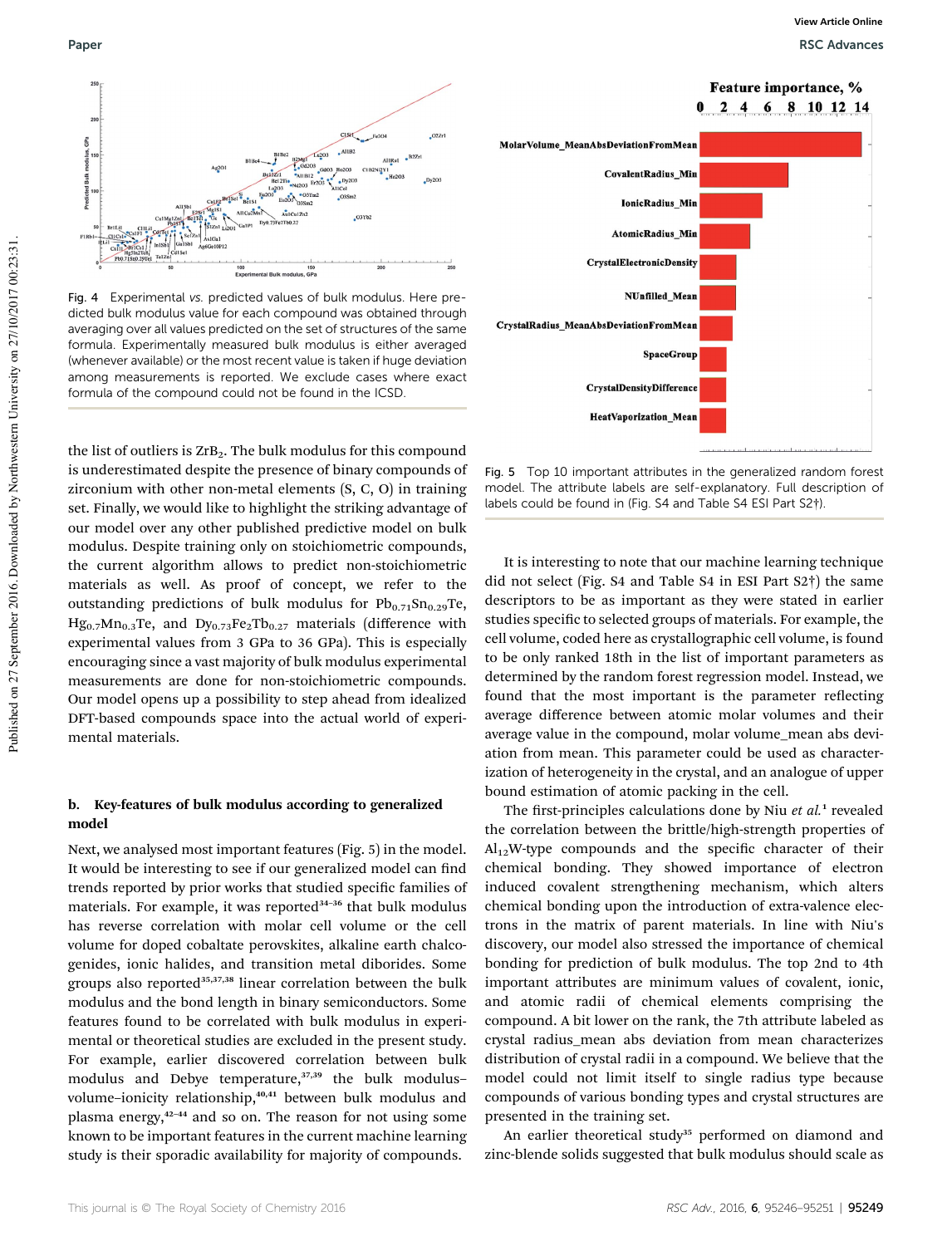the Fermi energy divided by the volume per electron. In other words, besides other factors, bulk modulus might correlate with the electron concentration. We introduced a somewhat analogous attribute, crystal electronic density, which, in our opinion, is also a great parameter to characterize electronic effects mentioned by Niu in the material matrix. The crystal electronic density is a universal density parameter that provides macro characterization of the cell regardless of its bonding character and composition. This parameter appears to be the top 5th contributor to bulk modulus. It is followed by  $N_{\text{Unfilled mean}}$ attribute that estimates average amount of unfilled valence orbitals. The  $N_{\text{Unfilled mean}}$  does not relate to molecular orbitals as a linear combination of atomic orbitals. It is calculated by simple arithmetic averaging of unfilled orbitals of all atom types in a compound. Despite the fact that Sekar  $et$   $al$ .<sup>45</sup> speculated about the significance of empty orbitals for the bulk modulus in some semi borides, and  $N_{\text{Unfilled mean}}$  attribute seems to support them, it should be noted that this attribute is a rather rough characterization of such electronic property of a material.

Going down the list of importance one could see attributes that logically should be linked with mechanical properties. Those are space group and crystal density of material. We anticipated bulk modulus correlation with crystal density, since crystal density is affected by radii present in the structure. The correlation "cationic radii  $\rightarrow$  bulk density  $\rightarrow$  bulk modulus", was known for lanthanide sequioxides.<sup>46</sup> The 10th attribute is based on the heat of vaporization or enthalpy of vaporization of chemical elements averaged within compound composition. Heat of vaporization is the energy needed to be added to the substance in order to transform it into a gas. It is directly proportional to the bond strength in the solid.

We see a steady decline of importance after 10th attribute. Among those we would like to briefly mention attributes not based on already discussed parameters. Despite their lesser importance, these properties provide characterization of structure and composition of the material: electronegativity, ionization energy, the melting and boiling point of elements, location of elements in the periodic table, presence of alkali elements in the material, as well as experimentally measured crystallographic cell dimensions. The significance of electronegativity was also reported<sup>47</sup> for modelling of bulk moduli in  $A^{N}B^{8-N}$  as well as in binary  $A_mB_n$  and polymorphic ABO<sub>4</sub> type of compounds. We would like to stress that our generalized model indeed captured most physical trends known from various empirical models specific for localized regions of the compound space.

## IV. Conclusions

In this work, we successfully employed machine learning techniques to the problem of bulk modulus prediction. The decision trees-based algorithm together with a unique set of attributes resulted in the development of a useful tool for predicting this mechanical property of stoichiometric and nonstoichiometric materials. Forecasted bulk moduli were close to experimental ones despite the fact that our model was trained using DFT calculated data. We have implemented the

current algorithm into our online tool ThermoEl<sup>20</sup> for further utilization by rest of the materials community. The ThermoEl toolkit is an example of a generic tool unifying knowledge from different experimental and theoretical databases into a single computational representation. Here we attempted to produce a user friendly tool for prediction of mechanical properties across multiple (from bulk to nanostructured materials) spatial scales.

The current work provides machinery for advancing expensive and highly inefficient trial-and-error experimental approach for screening potential candidates for novel applications. Despite obvious success one shall not stop at current model level. It is clear now that structural features at different scales are crucial for properties of materials. Details of structuring in a material is subject to intrinsic properties of its elements and synthesis conditions. We believe that extension of our model with details on materials production will significantly improve its accuracy. To the best of our knowledge, information on different materials production in a standard format is not available. If such information is collected and combined with machine learning, one can potentially end up with a fully automatic approach for screening of novel materials.

## Acknowledgements

This work is supported in part by the following grants: DARPA award N66001-15-C-4036, NIST award 70NANB14H012; AFOSR award FA9550-12-1-0458; NSF award CCF-1409601; DOE awards DE-SC0007456, DE-SC0014330. The access to TE design lab database has been provided through Citrination in accordance with requirements of the SIMPLEX project.

## References

- 1 H. Niu, X.-Q. Chen, P. Liu, W. Xing, X. Cheng, D. Li and Y. Li, Sci. Rep., 2012, 2, 718.
- 2 J. Haines, J. M. Leger and G. Bocquillon, Annu. Rev. Mater. Res., 2001, 31, 1–23.
- 3 L. S. Dimas, D. Veneziano, T. Giesa and M. J. Buehler, J. Mech. Phys. Solids, 2015, 84, 116–129.
- 4 W. Chen, J.-H. Pöhls, G. Hautier, D. Broberg, S. Bajaj, U. Aydemir, Z. M. Gibbs, H. Zhu, M. Asta, G. J. Snyder, B. Meredig, M. A. White, K. Perssonae and A. Jain, J. Mater. Chem. C, 2016, 4, 4414–4426.
- 5 J. Yan, P. Gorai, B. Ortiz, S. Miller, S. A. Barnett, T. Mason, V. Stevanovíc and E. S. Toberer, Energy Environ. Sci., 2015, 8, 983–994.
- 6 C. Lia, Y. L. Chinb and P. Wu, Intermetallics, 2004, 12, 103– 109.
- 7 S. Zhang, H. Li, H. Li, S. Zhou and X. Cao, J. Phys. Chem. B, 2007, 111, 1304–1309.
- 8 N. Artrith and A. Urban, Comput. Mater. Sci., 2016, 114, 135– 150.
- 9 A. D. Corso, J. Phys.: Condens. Matter, 2016, 28, 075401.